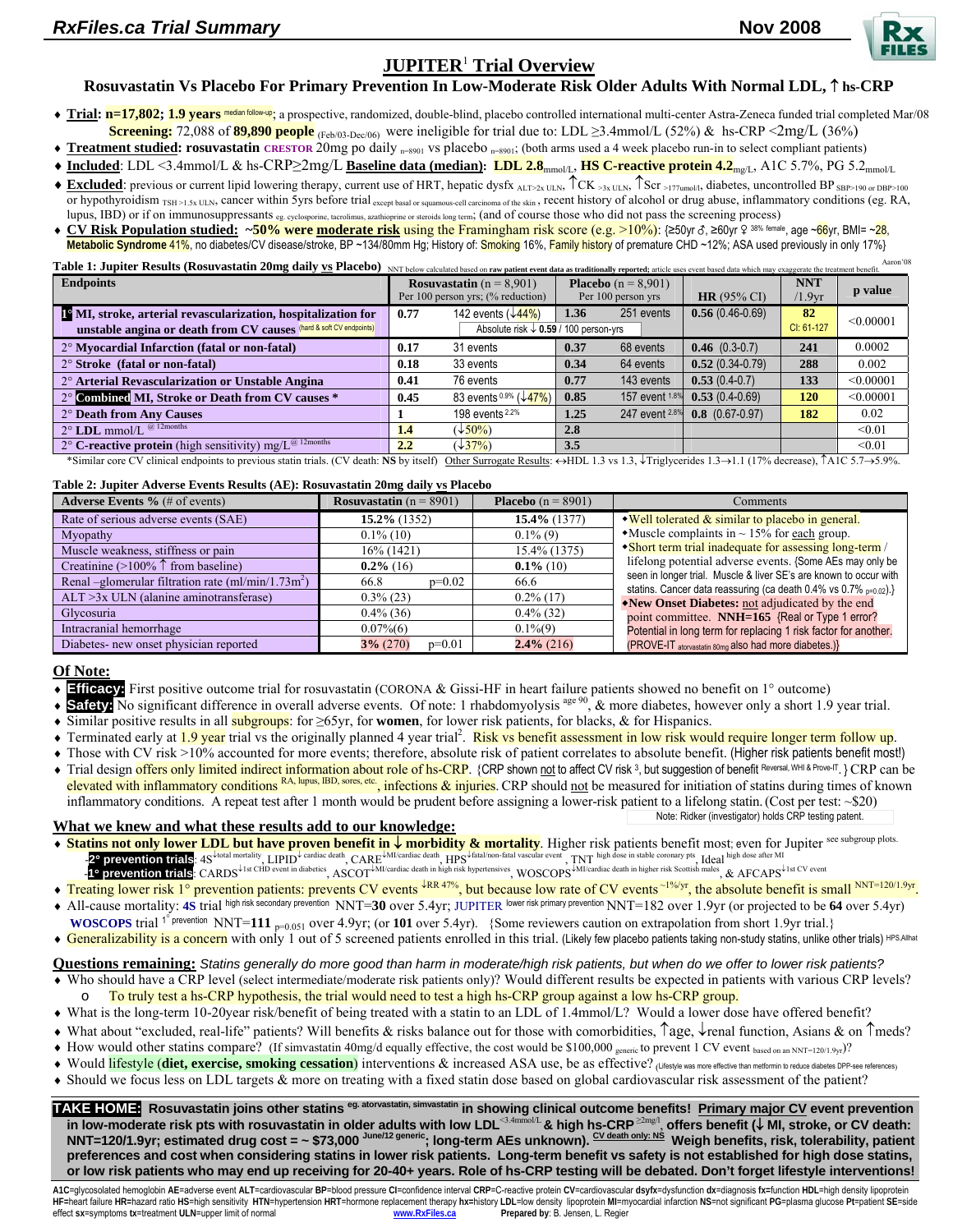#### **JUPITER Pearls:**

• Statins, including rosuvastatin offer benefit to patients at increased CV risk. Rosuvastatin joins the "statin hard outcome club"!

- A threshold-to-treat LDL may not be as important as identifying patients at risk.
- Rosuvastatin 20mg/day appears well tolerated in the relatively short term of 2-4 years. (Some cautions not withstanding e.g. ↑ diabetes)
- Statin therapy resulting in an LDL of 1.4 mmol/L appears safe in the short term; long-term benefits or harms of such a low LDL are uncertain
- For CV reduction in normotensive patient, a statin may offer a greater CV risk reduction than ACEI/ARB JUPITER, HOPE, TRANSCEND

### **JUPITER Cautions:**

- Primary endpoint includes softer CV endpoints than most previous statin trials (e.g. arterial revascularization, hospitalization for unstable angina).
- The NNT=25/5years is commonly quoted for the 1° endpoint. When evaluating this NNT remember: 1) it is a composite that includes clinical CV endpoints softer than previous trials, 2) it is extrapolated & more than twice the 1.9 year average duration of intervention in the trial, and 3) comes from the 4 year point assessment of the Kaplan Meier curves which is of limited value due to the low number of patients assessed at the 4 year time point {only n=1,092 patients out of the total (n=17,802) in the trial}.
- Although trial prompts discussions on a possible CRP threshold for statin therapy, note that this approach has not yet been tested!
- Consider the types of patients excluded from trial. {Also, if 5 screened for 1 eligible for treatment, CRP cost would be \$100 (or \$200 if CRP repeated x1) to find 1 person eligible for treatment.}
- Don't use the "achieved LDL" which is very low in JUPITER to justify ultra-low LDL targets that require much more aggressive drug therapy or combinations than have been studied.
- Remember that JUPITER patients had about 2X the risk of all-cause death seen in some other primary prevention trials, so overall patient risk should be considered to be higher than WOSCOPS, etc.
- Limits of Surrogate Association; e.g. homocysteine has been associated with stroke; however lowering homocysteine does not confer benefit. (HOPE 2: did not reduce the primary endpoint of major CV events, but did ↓ stroke.)
- Consider limitations of stopping trial early for benefit. Bassler D, Montori VM, Briel M, Glasziou P, Guyatt G. Early stopping of randomized clinical trials for overt efficacy is problematic. J Clin Epidemiol. 2008 Mar;61(
- Who might not be a good candidate for rosuvastatin 20mg/day? Caution for: 1) elderly, 2) renal impaired, 3) Asians, 4) the *liver or muscle challenged*

### **All Cause Death NNTs from some other Statin trials (raw event data; extrapolated ~5 years):**

| $1^\circ$ or $2^\circ$                    | Trial                                           | $NNT/-5yr$                                                                |                                              | Baseline Mortality Rate in Placebo Group (indicator of risk)                                                                                                                                                                                                                                                                                                                                               |  |  |  |
|-------------------------------------------|-------------------------------------------------|---------------------------------------------------------------------------|----------------------------------------------|------------------------------------------------------------------------------------------------------------------------------------------------------------------------------------------------------------------------------------------------------------------------------------------------------------------------------------------------------------------------------------------------------------|--|--|--|
| $2^{\circ}$<br>2°81°<br>1∘<br>$1^{\circ}$ | 4S:<br>HPS:<br><b>WOSCOPS</b><br><b>JUPITER</b> | $NNT = 33$<br>$NNT=57$<br>$NNT=109_{?NS: p=0.051}$ 4.2% / 5yr<br>$NNT=70$ | 10.6% / 5yr<br>14.6% / 5vr<br>$7.4\% / 5$ vr | Based on baseline control group mortality rate, the patients in JUPITER appear to be<br>at higher overall mortality risk compared to WOSCOPS & other primary prevention<br>trials such as AFCAPS, ASCOT. Caution: it should be noted that projecting the<br>results of a 1.9 year trial to 5 years carries assumptions that may not be valid.<br>Benefits & risks do not always occur in a linear fashion. |  |  |  |

#### **References:**

 $\overline{a}$ 

1 Ridker PM, Danielson E, Fonseca FA, Genest J, et al. the JUPITER Study Group. Rosuvastatin to Prevent Vascular Events in Men and Women with Elevated C-Reactive Protein. N Engl J Med. 2008 Nov 9. [Epub ahead of print]

2 Hlatky MA. Expanding the Orbit of Primary Prevention -- Moving beyond JUPITER. N Engl J Med. 2008 Nov 9. [Epub ahead of print]

3 Zacho J, Tybjaerg-Hansen A, Jensen JS, Grande P, Sillesen H, Nordestgaard BG. Genetically elevated C-reactive protein and ischemic vascular disease. N Engl J Med. 2008 Oct 30;359(18):1897-908. Polymorphisms in the CRP gene are associated with marked increases in CRP levels and thus with a theoretically predicted increase in the risk of ischemic vascular disease. However, these polymorphisms are not in themselves associated with an increased risk of ischemic vascular disease.

 Heart Protection Study (HPS) Collaborative Group. C-reactive protein concentration and the vascular benefits of statin therapy: an analysis of 20 536 patients in the Heart Protection Study. Lancet 2011; DOI:10.1016/S0140-6736(10)62174-5.

#### **Additional references**:

Aaron SD, Fergusson DA. Exaggeration of treatment benefits using the "event-based" number needed to treat. CMAJ. 2008 Sep 23;179(7):669-71.<br>ALLHAT Officers and Coordinators for the <u>ALLHAT</u> Collaborative Research Group. Th

hypercholesterolemic, hypertensive patients randomized to pravastatin vs usual care: ALLHAT-LLT. JAMA. 2002 Dec 18;288(23):2998-3007.

Amarenco P, et al.; Stroke Prevention by Aggressive Reduction in Cholesterol Levels (<u>SPARCL</u>) Investigators. High-dose atorvastatin after stroke or transient ischemic attack. N Engl J Med. 2006 Aug 10;355(6):549-59.<br>Barte

Bassler D, Montori VM, Briel M, Glasziou P, Guyatt G. Early stopping of randomized clinical trials for overt efficacy is problematic. J Clin Epidemiol. 2008 Mar;61(3):241-6.<br>Belch J, MacCuish A, Campbell I, et al. Preventi disease and diabetes (POPADAD) trial: factorial randomised placebo controlled trial of aspirin and antioxidants in patients with diabetes and asymptomatic peripheral arterial disease. BMJ. 2008 Oct

16;337:a1840. doi: 10.1136/bmj.a1840. N=1276.

Buckley D. I., Fu R., Freeman M., et al. **C-Reactive Protein** as a Risk Factor for Coronary Heart Disease: A Systematic Review and Meta-analyses for the U.S. Preventive Services Task Force. Ann Intern Med 2009; 483-495. C Reactive Protein Coronary Heart Disease Genetics Collaboration (CCGC). Association between C reactive protein and coronary heart disease: mendelian randomisation analysis based on individual participant data. BMJ 342:doi (Published 15 Feb 2011)

Campbell B, Badrick T, Flatman R, Kanowski D. **Limited clinical utility** of high-sensitivity plasma C-reactive protein assays. Ann Clin Biochem. 2002 Mar;39(Pt 2):85-8.

Cannon CP, Braunwald E, McCabe CH, et al. Pravastatin or Atorvastatin Evaluation and Infection Therapy-Thrombolysis in Myocardial Infarction 22 Investigators. Intensive versus moderate lipid lowering with statins after acu (**Prove IT**) N Engl J Med. 2004 Apr 8;350(15):1495-504. Epub 2004 Mar 8.

Casas JP et al. C-reactive protein and coronary heart disease: a critical review. J Intern Med 2008; 264:295.<br>Choudhry NK, Patrick AR, Glynn RJ, Avom J. The cost-effectiveness of C-reactive protein testing and rosuvastatin

Colhoun HM, Betteridge DJ, Durrington PN, et al. Primary prevention of cardiovascular disease with atorvastatin in type 2 diabetes in the Collaborative Atovastatin Diabetes Study (**CARDS**). Lancet 2004;364:685-96. Cristell N, Cianflone D, Durante A, et al. High-sensitivity C-reactive protein (CRP) is within normal levels at the very onset of first ST-segment elevation acute myocardial infarction in 41% of case. J Am Coll Cardiol 201

Dehghan A, Dupuis J, Barbalic M, et al. Meta-analysis of **genome-wide association studies** in > 80,000 subjects identifies multiple loci for **C-reactive protein levels**. Circulation 2011

de Lorgeril Michel; Salen Patricia; Abramson John; et al. Cholesterol Lowering, Cardiovascular Diseases, and the Rosuvastatin-**JUPITER Controversy**: A Critical Reappraisal. Arch Intern Med. 2010;170(12):1032-1036.

Downs JR, Clearfield M, Weis S, et al. Primary prevention of acute coronary events with lovastatin in men and women with average cholesterol levels. Results of (<u>AFCAPS/TexCAPS</u>). JAMA 1998;279:1615-22.<br>Elkind MS, Luna JM,

Elliot P, et al. Genetic Loci Associated With C-Reactive Protein Levels and <u>Risk</u> of Coronary Heart Disease. JAMA. 2009;302(1):37-48. http://jama.ama-assn.org/cgilcontent/full/302/1/37?home<br>Emerging Risk Factors Collabora

Everett BM, Glynn RJ, MacFadyen JG, Ridker PM. Rosuvastatin in the prevention of stroke among men and women with elevated levels of C-reactive protein: justification for the Use of Statins in Prevention: an Intervention Tr

Evaluating Rosuvastatin (JUPITER). Circulation. 2010 Jan 5;121(1):143-50.

Gissi-Hf Investigators. Effect of rosuvastatin in patients with chronic heart failure (the **GISSI-HF trial**): a randomised, double-blind, placebo-controlled trial. Lancet. 2008 Aug 29. [Epub ahead of print]

Glynn RJ, Koenig W, Nordestgaard BG, et al. Rosuvastatin for primary prevention in older persons (270yr post-trial, median 74yr) with elevated C-reactive protein and low to average low-density lipoprotein cholesterol level randomized trial.

Ann Intern Med. 2010 Apr 20;152(8):488-96, W174.

Heart Protection Study Group.MRC/BHF <u>HPS</u> study of cholesterol lowering with simvastatin in 20,536 high-risk individuals: a randomised placebo-controlled trial. Lancet 2002 Jul 6;360(9326):7-22. (11,609 of<br>32,145 pts in 4

Heart Protection Study Group.MRC/BHF HPS study of cholesterol lowering with simvastatin in 5,963 people with diabetes: a randomised placebo-controlled trial. Lancet 2003 Jun 14;361(9374):2005-16.

Heart Protection Study (HPS) Collaborative Group. C-reactive protein concentration and the vascular benefits of statin therapy: an analysis of 20 536 patients in the Heart Protection Study. Lancet 2011; DOI:10.1016/S0140-6

Hickling S. et al. Are the associations between **diet and C-reactive protein** independent of obesity? Prev Med 2008; 47:71. Hsia J, MacFayden JG, Monyak J, Ridker PM. Cardiovascular event reduction and adverse events among subjects attaining low-density lipoprotein cholesterol <50 mg/dL with rosuvastatin. (JUPITER) J Am Coll Cardiol 2011; 57: 1 Kjekshus J, Apetrei E, Barrios V, et al. the CORONA Group. Rosuvastatin in Older Patients (n=5011 over 32.8 months) with Systolic Heart Failure. N Engl J Med. 2007 Nov 5; [Epub ahead of print]

Recoverage My Related by the European Section in patients with European systematic coronary risk evaluation risk >5% or Framingham risk >20%: Post hoc analyses of the JUPITER trial requested by the European health authorit Eur Heart J 2010; DOI: 10.1093/eurheartj/ehq370.

Knowler WC, Barret-Connor E, et al. Reduction in the incidence of type 2 diabetes with lifestyle intervention or metformin. (<u>DPP trial</u>) N Engl J Med. 2002; 346: 393-403.<br>LaRosa JC, Grundy SM; Treating to New Targets (<u>TN</u> Lee KK, Cipriano LE, Owens DK, et al. Cost-effectiveness of using high-sensitivity C-reactive protein to identify intermediate- and low-cardiovascular-risk individuals for statin therapy. Circulation 2010; 122:1478-1487.<br><u></u>

LIPID trial follow-up. Lancet. 2002 Apr 20;359(9315):1379-87.

Lonn E, Yusuf S, Arnold MJ, Sheridan P, Pogue J, Micks M, McQueen MJ, Probstfield J, Fodor G, Held C, Genest J Jr; Heart Outcomes Prevention Evaluation (HOPE) 2 Investigators. Homocysteine lowering with folic acid and B v

Medical Letter. CRP and Statins for Primary Prevention of Coronary Artery Disease. Dec 15/29,2008.<br>Mellander O, et al. Novel and Conventional Biomarkers for Prediction of Incident Cardiovascular Events in the Community. *J* Montori VM, Devereaux PJ, Adhikari NK, et al. Randomized **trials stopped early** for benefit: a systematic review. JAMA. 2005 Nov 2;294(17):2203-9.

Mora S, Glynn RJ, Hsia J, Macfadyen JG, Genest J, Ridker PM. Statins for the Primary Prevention of Cardiovascular Events in Women With Elevated High-Sensitivity C-Reactive Protein or Dyslipidemia. Results From the

Justification for the Use of Statins in Prevention: An Intervention Trial Evaluating Rosuvastatin (JUPITER) and Meta-Analysis of Women From Primary Prevention Trials. Circulation. 2010 Feb 22.